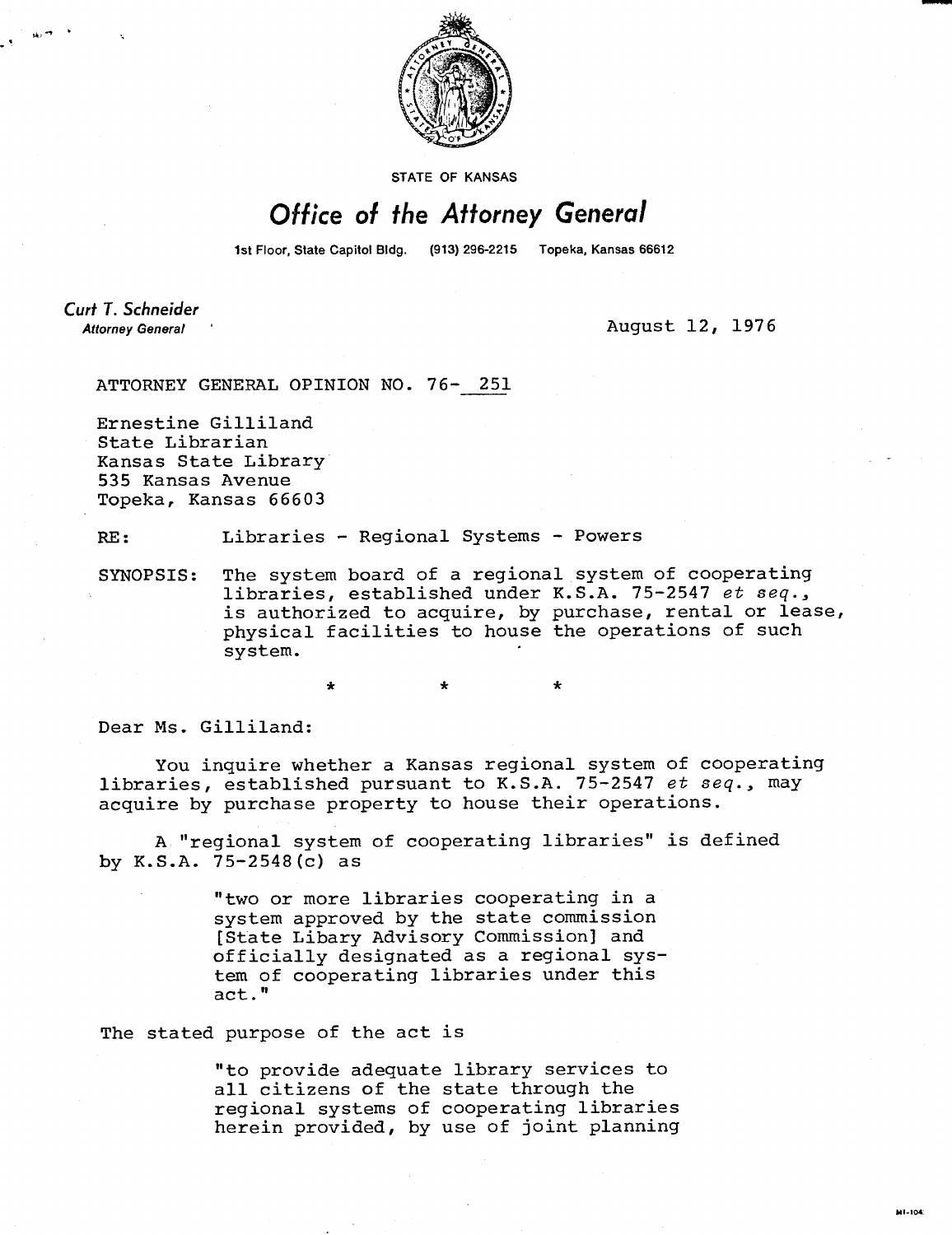Ernestine Gilliland August 12, 1976 Page Two

> and financing of library services to improve existing service, to utilize such federal funds as may be available and to extend library service to persons not having the same at this time."

Each "regional system" is governed by a "system board," which is defined as the

> "governing board comprised of representatives of libraries in a regional system of cooperating libraries, and which is authorized by this act to direct and plan library service for a regional system to the extent and in the manner provided by this act."

The powers of the board must be construed in accordance with the foregoing. Those powers are set forth with great generality at K.S.A. 75-2550, whereby it is empowered to

> "(1) to operate a system of library service to and for participating libraries, (2) the system board may purchase service from a participating library for the benefit of the regional system of cooperating libraries, •(3) the system board may contribute to or receive contribution from any participating library, and may receive and utilize any gift of funds or property donated to the regional system of cooperating libraries, (4) the system board may contract with any one or more participating libraries and the board of each participating library is hereby authorized to contract with the system board or with any one or more boards  $\ldots$ , (5) the system board may contract with any other system board or any board . . . and (6) employ a system librarian and such other persons as the regional board may find convenient or necessary."

It is a frequent rubric of statutory construction that a body such as the system board, which is created by statute shall have only those powers expressly granted to it, and those other powers which reasonably and necessarily may be implied from those expressly granted. Although the express powers of the system boards are set forth in rather general terms, those powers must be construed